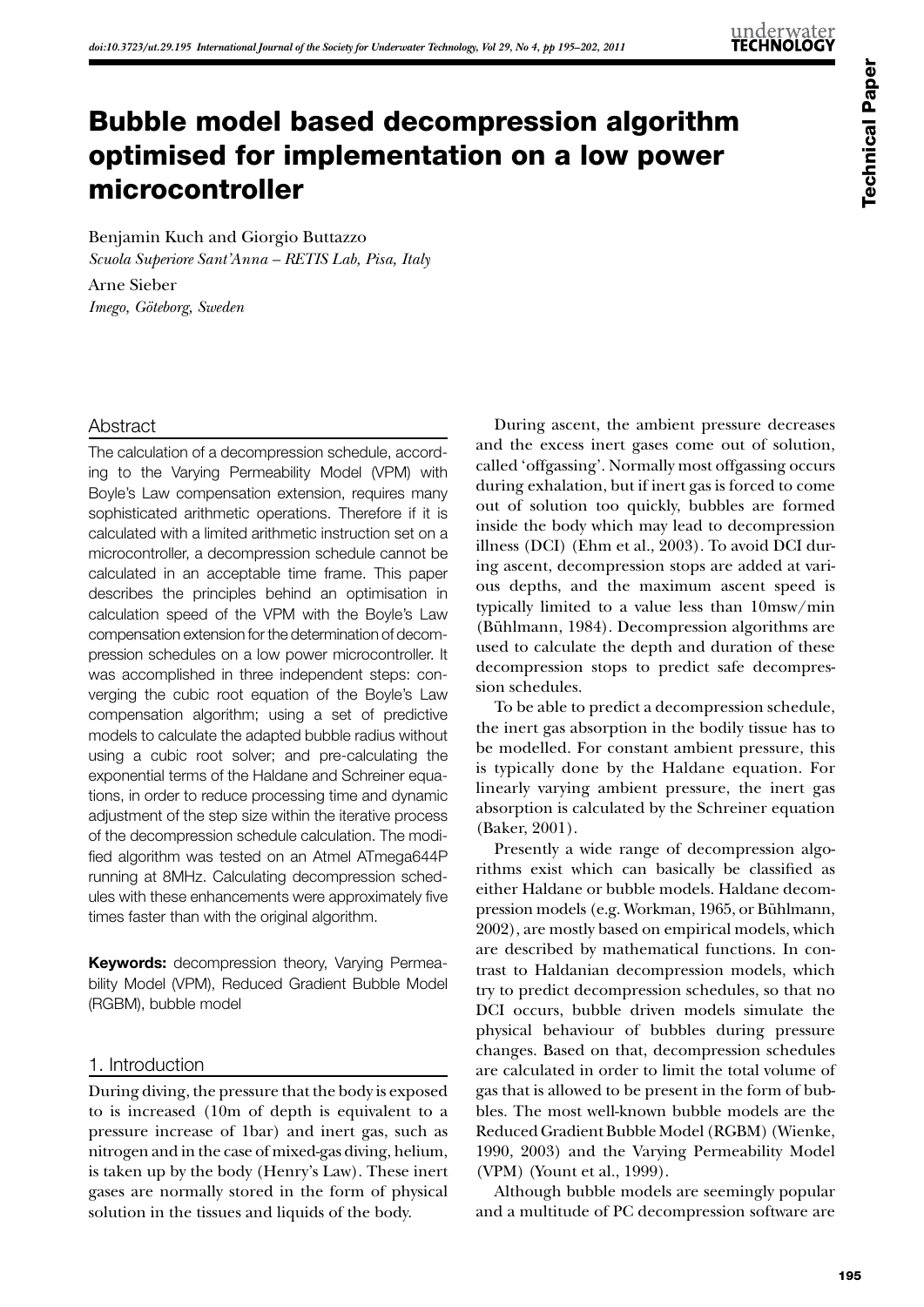based on them, only a few diving computers take advantage of them. Some recreational diving computer manufacturers claim to use RGBM in their products, but they actually use a folded version of the RGBM, which is in principle a Haldane model with modified M-values [\(Wienke and O'Leary,](#page-7-8)  [2002\)](#page-7-8). The reason for this might be that bubble driven models require much more computational processing power than Haldanian models, which standard dive computers do not currently possess. For example, one important aspect of a dive computer is battery lifetime, as a computer should be as power efficient as possible. The consequence of this efficiency is that these standard dive computers hold very little computational power.

The present work describes a way to simplify the VPM in order to allow quasi-real-time calculation of decompression schedules on power efficient dive computers.

#### 2. Functionality of the VPM

The development of the VPM, ranging from theoretical background, descriptions of the basic functionality, to all the various adjustments, can be found in literature. This section gives an overview of the major functionalities of VPM that are particularly important for the further understanding of this paper, while a summary of the whole model can be found elsewhere (e.g. [Watts, 2007](#page-7-9)).

VPM uses the same dissolved gas tissues as those found in Bühlmann's ZH-L16 decompression model [\(Bühlmann, 1984](#page-7-1)). Sixteen hypothetical tissue compartments simulate the dissolved inert gas pressures of inert gases absorbed by the body during a dive and expelled during ascent. In addition to that traditional approach, VPM adds one 'simulated bubble' of each inert gas to each tissue compartment.

The simulated bubble has specific properties, the most important of which are the following:

- The bubble is assumed to have a specific size indicated by its initial radius at the beginning of a dive.
- • Ordinarily the bubble is gas-permeable. Dissolved gases from the tissue compartment can move across the bubble's skin and into the bubble.
- If too much pressure is applied to the bubble (e.g. as can occur during deep dives), the molecules of the bubble's skin are squeezed together and the gas is no longer able to diffuse. As a consequence, the bubble's skin becomes impermeable and the gas is trapped inside the bubble. The onset of impermeability of the bubble is diveprofile dependent and has to be calculated by

solving a cubic equation [\(Yount and Strauss, 1976;](#page-7-10) [Yount, 1979;](#page-7-11) [Yount and Hoffmann, 1986](#page-7-12); [Baker,](#page-7-10) [2000](#page-7-10); [Yount and Yeung, 1981\)](#page-7-13).

The gas pressure inside the bubble  $(p_{bub})$  is calculated by Equation 1:

$$
p_{bub} = p_{amb} + S/r \tag{1}
$$

where  $p_{bub}$  is gas pressure inside the bubble,  $p_{amb}$  is ambient pressure, *S* is the properties of the bubble's skin (a constant) and *r* is the bubble radius.

The bubble is surrounded by liquid holding various levels of dissolved gases. Dissolved gases in each tissue compartment diffuse across the skin into the bubble, thus inflating it if the compartment's tissue tension  $(p_t)$  exceeds the bubble pressure  $(p_{bub})$ . The VPM bubble does not grow if the dissolved gas tension in a compartment is not allowed to exceed the pressure inside the bubble  $(p_t < p_{amb} + S/r)$ . Therefore the term  $p_t - p_{amb}$  defines the super saturation of a tissue compartment, which means that the dissolved gas tension exceeds the ambient pressure.

As an ascent strategy, VPM tracks the dissolved gases and bubble radii. During the ascent, the bubble pressure  $(p_{bub})$  is calculated continuously. The diver is stopped whenever a compartment's tissue tension  $(p_t)$  exceeds the compartment's bubble pressure  $(p_{bub})$ .

The resulting decompression schedule is very conservative, and the overall decompression time is quite long (especially for short dives). The human body can handle a certain volume of free gases. This hypothesis is defined in the critical volume algorithm (CVA) and permits the gas phase to inflate during decompression, under the constraint that the total volume of free gas never exceeds some critical value. The CVA defuses the compartment's tissue tension limit in an iterative way. The decompression schedule calculation is repeated with the relaxed allowed tissue tensions until the calculated volume of free gas matches the predefined critical volume parameter  $(\lambda)$  ([Yount and](#page-7-14) [Hoffmann, 1983\)](#page-7-14).

The computed decompression schedules of the VPM (especially for schedules of deep dives) have shown that the VPM in the aforementioned form produces very aggressive decompression schedules in comparison to schedules produced using RGBM or Bühlmann with gradient factors methods. In 2002, [Baker \(2002\)](#page-7-15) expanded the VPM by adding a Boyle's Law compensation algorithm (VPM-B). The bubble radius is increased during ascent according to Boyle's Law. The Boyle's Law compensation algorithm introduces longer decompression stops, thus resulting in more conservative decompression schedules [\(Baker, 2002](#page-7-15)).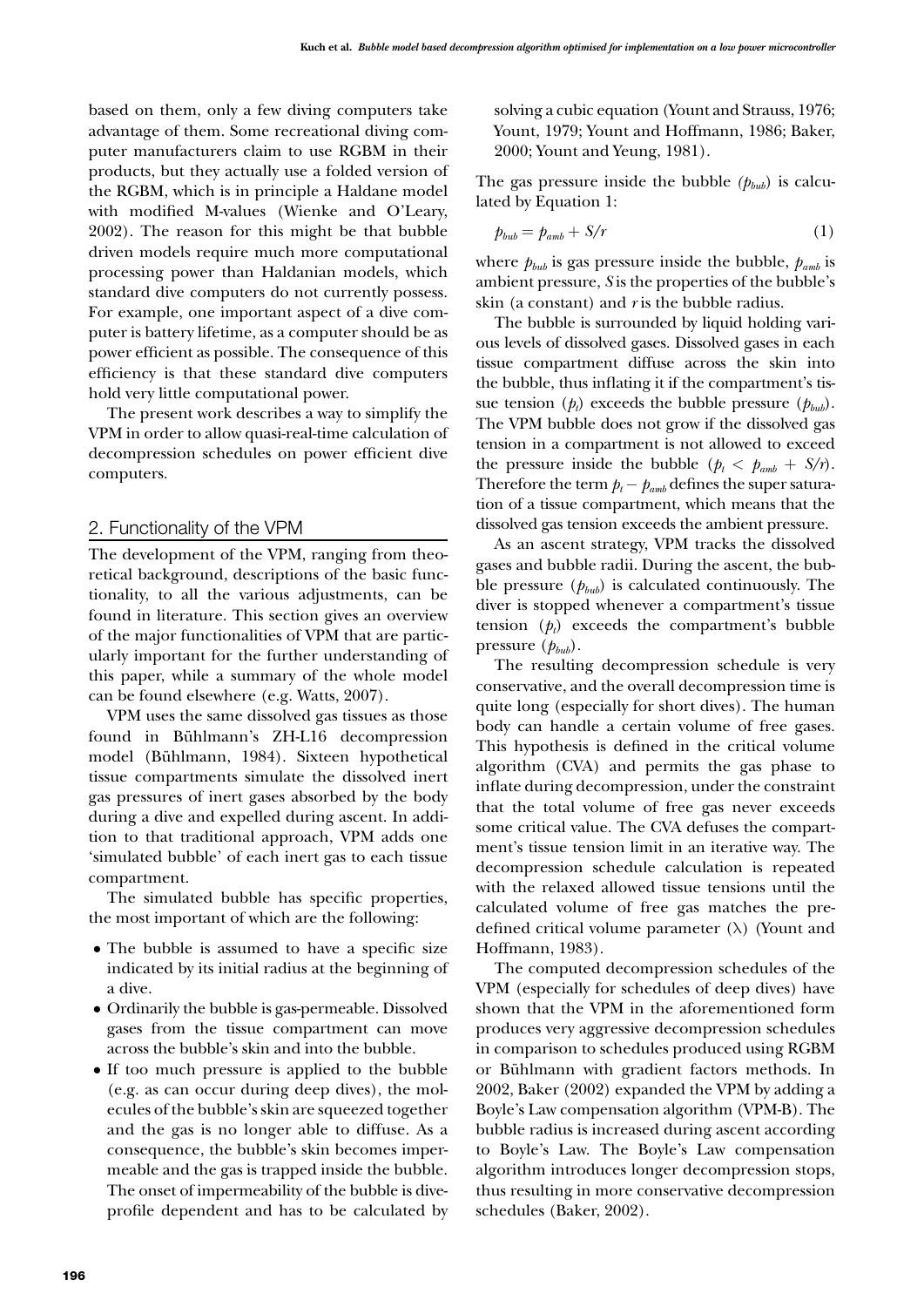Computations within the VPM-B are calculated in an iterative way. A final decompression schedule is the product of several previous calculated decompression schedules with adjusted input parameters. Within the algorithm, several cubic root equations and exponential functions have to be solved to compute the final bubble radii and to solve the Schreiner and Haldane equations. This is very time consuming on a microcontroller with low processing performance. Thus the main objectives of this paper are to: converge the results of the cubic root equations; pre-solve the exponential functions; and reduce the amount of iterations within the algorithm to reduce overall processing time.

# 3. Methods

The VPM-B algorithm used in this work was, in general, a straight translation of Baker's original Fortran code ([Baker, 2003](#page-7-16)) to Atmel AVR 8-bit microcontroller compatible C. For an integrated development environment (IDE), the IAR Embedded Workbench (IAR Systems) was selected, which is a set of development tools for developing embedded applications. It allows easy debugging and simulation, and provides compiler and stack configuration capabilities, which are useful when optimising the VPM-B for a low power microcontroller.

## *3.1. Analysis*

Several fictive dive profiles were calculated with the original VPM-B algorithm and analysed to assess processing time and to identify possible bottlenecks

in the code. The whole decompression calculation procedure was simulated and analysed with the IAR profiling and performance analysis tools in the debugger of the IAR Embedded Workbench. For the microcontroller, an Atmel ATmega644P 8-bit RISC microprocessor (4kB SRAM; 2kB EEPROM; up to 20MIPS throughput at 20MHz; power consumption at 1MHz, 0.4mA in active mode) running at 8MHz, was chosen.

[Fig 1](#page-2-0) presents all the functions, the amount of calls during one loop, the corresponding total accumulated runtime in CPU cycles and the percentage of a 70msw/20min dive with TX20/40 and nominal conservatism (standard VPM-B, no additional conservatism). [Table 1](#page-3-0) shows the corresponding decompression schedule. The dive was planned without decompression gas on purpose to keep it simple and easy to compare.

The analysis ([Fig 1](#page-2-0)) showed clearly that the Boyle's Law compensation algorithm, which includes a root finder method to calculate the new adjusted bubble radii, was one of the biggest bottlenecks. The second bottleneck was the decompression stop function, which computes the decompression time for one decompression step (which includes the Haldane and Schreiner equations).

For an in-depth analysis of the VPM-B algorithm, it was translated to MATLAB R2008a (MathWorks). MATLAB is a numerical computing environment and programming language, which allows easy implementation of algorithms, programming schedules, matrix manipulation and plotting of functions and data.

| <b>Function</b>                | Calls | Accumulated Time (cycles) | Accumulated Time (%) |
|--------------------------------|-------|---------------------------|----------------------|
| boyles_law_compensation        | 52    | 91053935                  |                      |
| calc ascent ceiling            |       | 138274                    |                      |
| calc crushing pressure         |       | 117687                    |                      |
| calc_deco_ceiling              | 430   | 19683749                  |                      |
| calc_initial_allowed_gradient  |       | 80662                     |                      |
| calc_max_actual_gradient       | 14    | 238154                    |                      |
| calc_start_of_deco_zone        |       | 4669745                   |                      |
| calc surface phase volume time | 3     | 432719                    |                      |
| ceil                           | 53    | 20999                     |                      |
| critical_volume                |       | 688613                    |                      |
| decompression stop             | 52    | 122321326                 |                      |
| exp                            | 16242 | 96958703                  |                      |
| gas_loadings_dynamic           | 58    | 17576841                  |                      |
| gas loadings static            |       | 216571                    |                      |
| haldane equation               | 13792 | 97601314                  |                      |
| initialize                     |       | 106007                    |                      |
| log                            | 68    | 321201                    |                      |
| nuclear_regeneration           |       | 426690                    |                      |
| radius_root_finder             | 1664  | 80221807                  |                      |
| schreiner_equation             | 2336  | 21242422                  |                      |
| sqrt                           | 64    | 209823                    |                      |

<span id="page-2-0"></span>**Fig 1:** Analysis of the VPM-B implementation for a 70msw/20min with TX20/40 dive, showing a list of methods, which are executed within the VPM-B during the calculation of a decompression schedule, and the workload of each method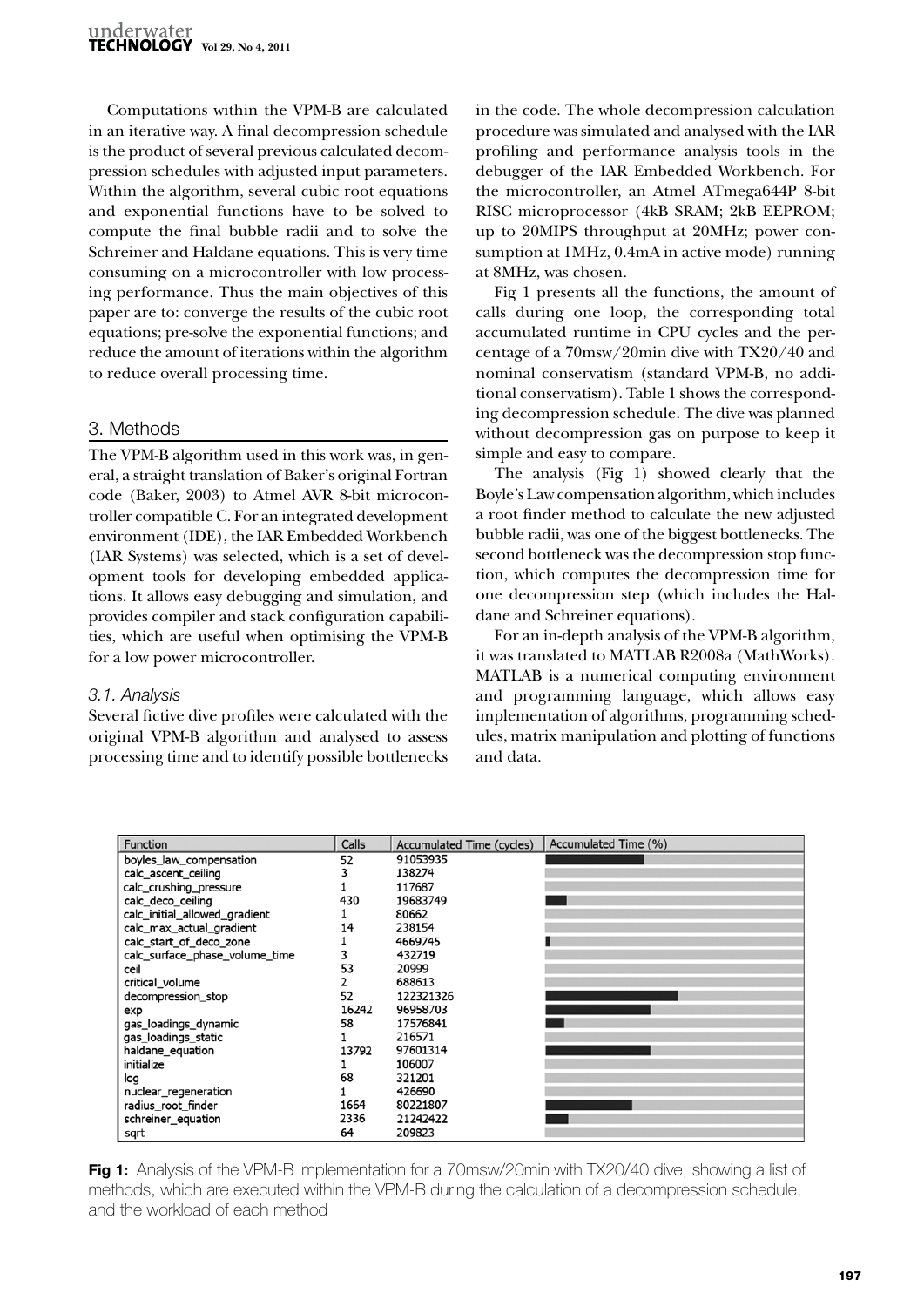<span id="page-3-0"></span>**Table 1:** Decompression schedule calculated by VPM-B of a 70msw/20min with TX20/40 dive at nominal conservatism (no additional conservatism), implemented on a 8-bit RISC microprocessor

| Depth (msw) | Time (min) |
|-------------|------------|
| 39          |            |
| 36          |            |
| 33          |            |
| 30          | 2          |
| 27          | 2          |
| 24          | 2          |
| 21          | 3          |
| 18          | 4          |
| 15          | 6          |
| 12          |            |
| 9           | 11         |
| 6           | 18         |
| 3           | 34         |

# *3.2. Converging Boyle's Law compensation algorithm*

The VPM tries to simulate the bubble growth dependent on a specific dive profile. To calculate a decompression schedule, the gas pressure inside the bubble is relevant. To get this, the bubble radius has to be computed by solving a cubic root equation.

The Boyle's Law compensation algorithm is one of the most time consuming functions in the VPM-B, because it solves a cubic root equation to determine the new radius of a gas bubble due to the reduction in pressure between each decompression step. A cubic root equation is solved by convergence of the result in an iterative fashion. This is basically done by either the Newton-Raphson method, or the bisection method for cases where the Newton-Raphson method takes the solution out of bounds or does not converge fast enough ([Press et al., 1992\)](#page-7-17).

Since the VPM-B calculates 16 tissues for nitrogen and helium (and a decompression dive may have many decompression steps and many iterations during the CVA), this procedure is very time consuming. For example, in the 70msw/20min with TX20/40 dive example, the Boyle's Law compensation algorithm was called 52 times (first itera- $\tau$  tion  $+2$  more iterations within the CVA until it converged + final iteration to compute the decompression schedule =  $4 \times 13$  decompression stops). During these 52 calls, the cubic root equation was solved for two gas components (He and  $N_2$ ) and 16 tissues each  $(2 \times 16 \times 52 = 1664$  calls in total).

Converging the result of the root finder subroutine using a form of linear predictive models would accelerate this computation, because linear equations can be solved in a much faster way. The cubic root equation, which has to be solved to get

the final bubble radius, has the following form (Equation 2):

$$
Ar^3 - Br^2 - C = 0 \tag{2}
$$

Equation 2 describes the relation between compression energy and the radius of gas nucleus [\(Baker, 2000](#page-7-10)). A closer look at the *A*, *B* and *C* values shows that only *C* is a dive profile dependent variable. *A* is the ambient pressure of the next scheduled decompression step in Pa. Since decompression steps are typically a multiple of three (3m, 6m, 9m, etc.), *A* can be calculated prior to a dive. *B* is constant and equal to  $-2 \times \gamma$  (surface tension of the bubble). *C* is the only parameter, which varies. It is defined in Equation 3:

$$
C = (p_{amb} + (r/2\gamma)) \times r^3 \tag{3}
$$

where  $p_{amb}$  is ambient pressure of the first decompression stop in *C* (constant for each stop),  $\gamma$  is surface tension of the bubble (constant) and *r* is the bubble radius at the first decompression stop (dive profile dependant).

The final bubble radius is computed by a cubic root equation, where two of the three parameters are constant. Thus the first approach to improve the calculation speed of the Boyle's Law compensation algorithm was to determine the bubble radius by a predictive model, which described the relationship between the bubble radius and the *C* value for a predefined decompression step.

Plotting the *C* values with the corresponding bubble radii of a simulated dive in MATLAB, it can be seen that the values lie approximately on a slightly curved line for each decompression stop depth. In [Fig 2,](#page-4-0) all *C* values and the corresponding bubble radii for nitrogen of a 50msw/30min/ EAN21 dive were plotted using a scatter plot, which showed several lines. Each line corresponded to one decompression step. Since the first decompression step was at 27m for a 50msw/30min/EAN21 dive computed by the VPM-B at nominal conservatism, the graph showed nine different lines.

In a next step, all the *C* values and corresponding bubble radii of 1000 dive profiles were simulated and logged. Dive profiles were calculated between 30 and 100msw depth, 20 and 100min bottom time, different gas mixes and descent/ascent speeds. For the sake of simplicity, only one gas mixture per dive was used.

Since it purported that all *C* values and the corresponding bubble radii lay almost on a line, linear regression was used to fit a predictive model to the observed dataset of *C* and *r* values. Input parameter for the predictive model was *C* and the output value was *r*. Fitting was done using the least-squares method for a linear model provided in the curve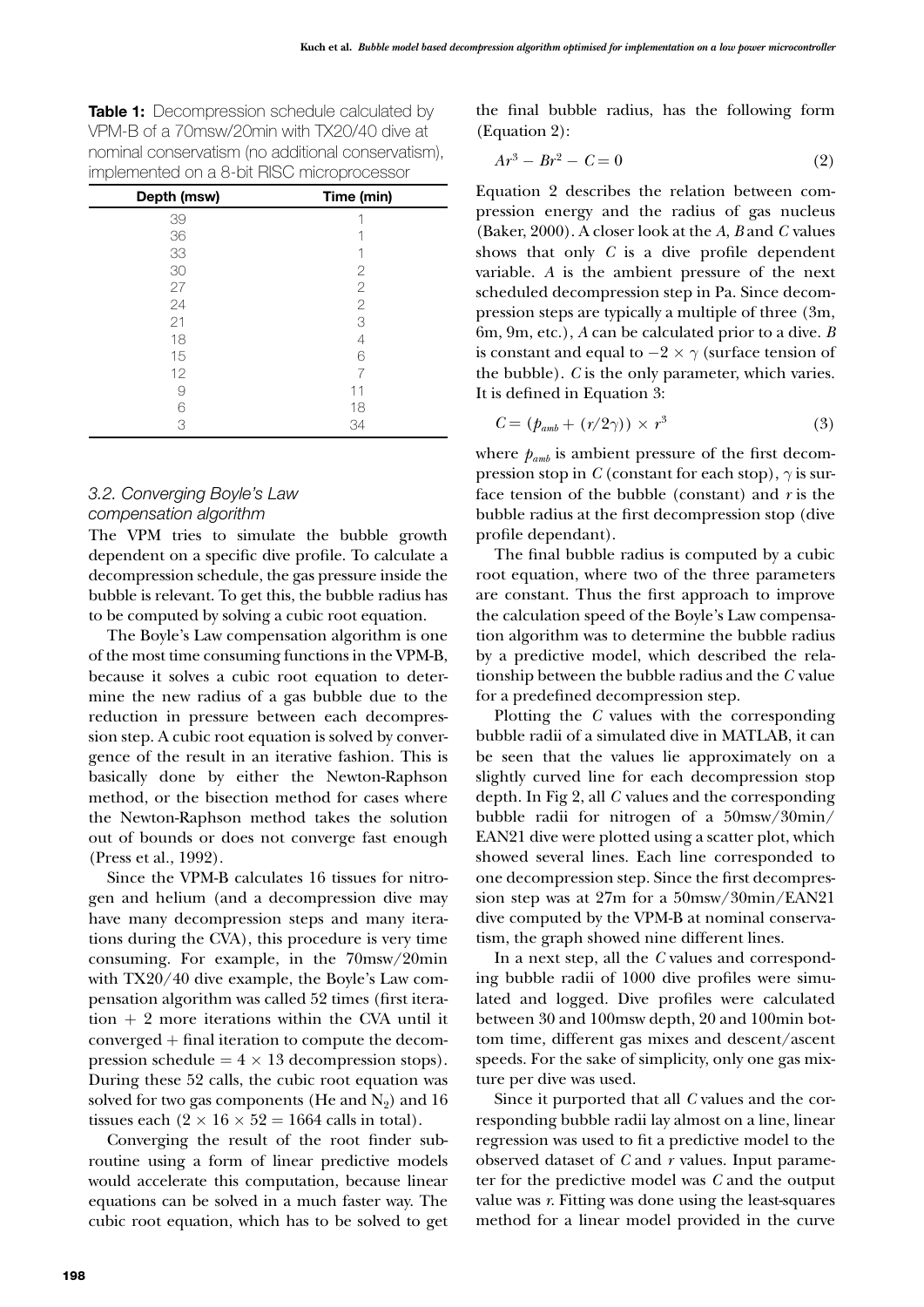

<span id="page-4-0"></span>**Fig 2:** Correlation between *C* values and bubble radius at a 50msw/30min/EAN21 dive

fitting toolbox of MATLAB. (A detailed explanation of the least-squares method can be found in the MATLAB R2008a Product Help [\(Mathworks, 2008](#page-7-18)).

The correlation coefficient, which is a quantity that gives the quality of a least-squares fitting to the original data, was then calculated. For a perfect fit, the correlation coefficient is  $\pm 1$ . If there is no linear correlation or a weak linear correlation, the correlation coefficient is close to 0.

The fitted model was shifted in parallel to the maximum critical outlier of the dataset (the one which corresponds to the largest bubble radius). This guaranteed that this algorithm simplification was more conservative than the original Boyle's Law compensation algorithm, because it finally computed larger bubble radii and thus longer decompression times ([Fig 3](#page-4-1)).

#### *3.3. Pre-calculating exponential functions*

The second bottleneck of the VPM-B was the decompression stop function, which computed the decompression time for one decompression step. As the decompression stop time cannot be calculated directly, an iterative approach was used to estimate the time of one stop and then the overall ascending time (time to surface). During this function the exponential function of the *C* library  $( $m$ ath.h>), was called several times (e.g., during a$ 70msw/20min with TX20/40 dive at nominal conservatism: time to surface (TTS)  $\times$  gases  $\times$  tissues  $\times$ iterations  $= \sim 16$  242 times) to solve the Haldane and Schreiner equations.

It calculated the tissue tension for the corresponding decompression step and the ascent between the decompression steps iteratively by



<span id="page-4-1"></span>**Fig 3:** Correlation between *C* values and radii of 1000 simulated dives at the 3m decompression step (original data in dark grey, regression line in black and parallel shifted regression line to maximum critical outlier in light grey)

desaturating the tissues for *n* minutes, until a safe ascent to the next decompression step is possible. A typical iteration step is equal to 1min.

As an example, the Haldane equation is expressed in Equation 4:

$$
p_t = p_0 + (p_i - p_0)(1 - e^{-kt})
$$
\n(4)

where  $p_t$  is compartment tissue tension (final);  $p_0$  is initial compartment inert gas pressure;  $p_i$  is inspired compartment inert gas pressure; *t* is time (of exposure or interval); *k* is time constant (in this case, halftime constant); and *e* is base of natural logarithms.

Solving an exponential function on a low power 8-bit microcontroller requires many CPU cycles, which is time consuming. As an example, the ATmega644P operating at 8MHz needed 5250 CPU cycles ( $\sim 0.67$ ms) to solve one single exponential function (IAR C/C++ Compiler for AVR 5.11B).

The second approach to reduce the processing time for calculating a VPM-B decompression schedule was to pre-calculate the exponential terms of the Haldane equation. This was possible because during the iterative calculation, the step size was constant and equal to 1min. Pre-calculated terms were stored in the flash memory of the microcontroller and thus did not need to be calculated during program execution. This technique is often referred to as dynamic programming [\(Bellman,](#page-7-19) [1957](#page-7-19)). The same pre-calculated terms could be used for solving the Schreiner equation within the decompression area if the ascent speed is constant.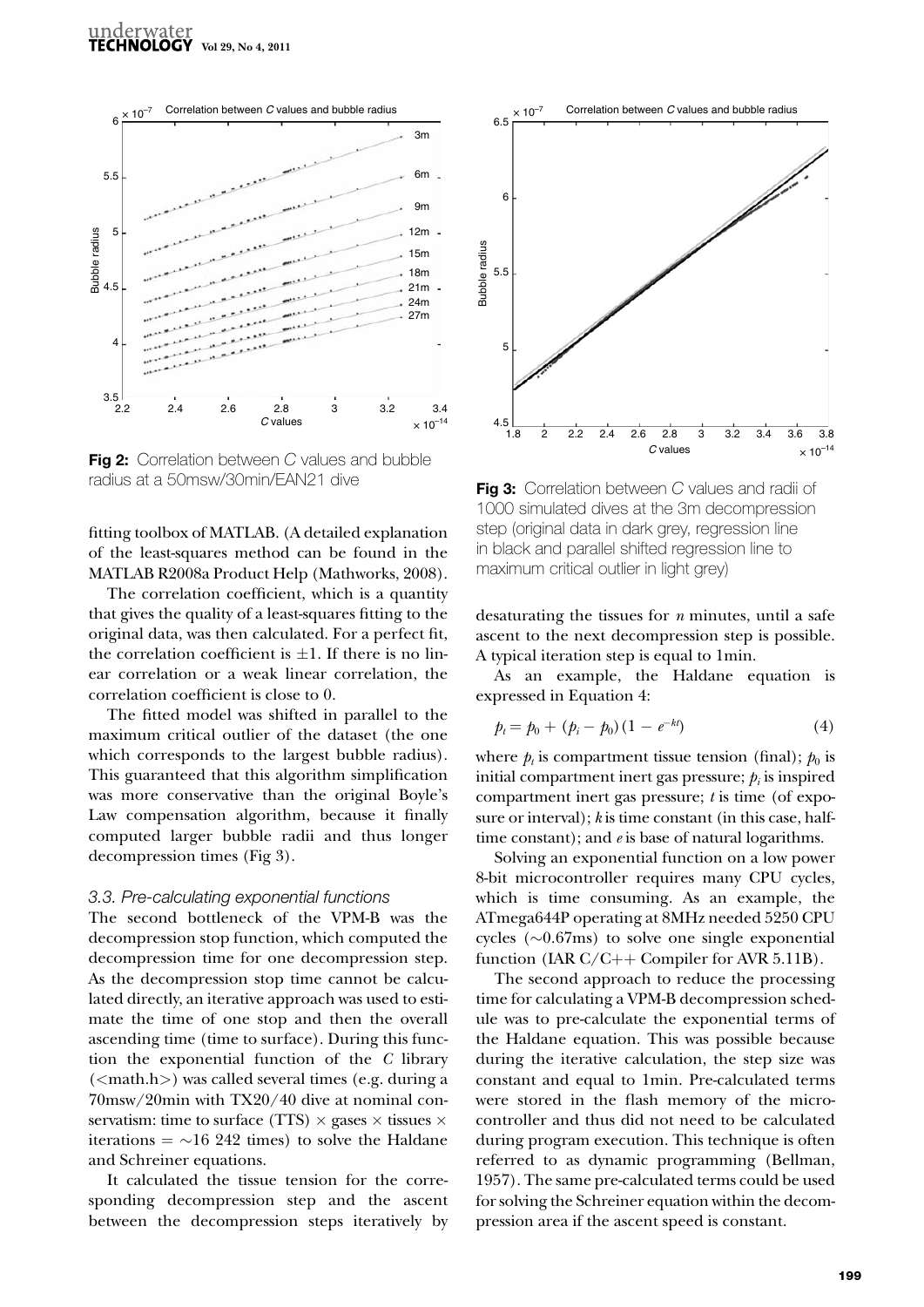## *3.4. Dynamic step size adjustment*

A decompression schedule is calculated in several iterations. In the original Baker VPM-B code, the step size of the decompression time per iteration is freely selectable but constant. A high step size value leads to a low resolution, and conversely a small step size value leads to a high resolution of the approximated decompression schedule. The typical step size is 1min, but the iterative calculation takes a long time, especially in the case of long decompression schedules. The third approach used in this paper was to accelerate the calculation by dynamically increasing the step size (decompression time per iteration) in relation to the total decompression time. This approach allowed using a reduced amount of iterations for the calculation of a decompression schedule.

For a diver, the most important parameter is the ceiling depth that has to be observed, as this is the depth to which the diver can safely ascend according to the model. The iterations with variable step sizes are only used to predict the TTS. The variable step size approach leads to slightly longer TTS predictions (maximum of 10% longer). It is important to understand that this modification of the algorithm (with variable step sizes) does not influence the ceiling calculation, as this is independent of the step size. Thus, the third idea was to increase the step size dynamically according to the overall TTS. A typical value of the step size is about 10% of the overall TTS (see [Table 2](#page-5-0)).

The advantage of increasing the step size of the decompression time is that the decompression stop time can be computed in a lesser amount of iterations, thus reducing the computational time.

### 4. Results

The optimised VPM-B algorithm was verified in several ways. Firstly, the fitted linear least-square models were reviewed by their corresponding correlation coefficients, which are quantities that give the quality of a least-squares fitting to the original data. For a perfect fit, the correlation coefficient is

<span id="page-5-0"></span>**Table 2:** Increase of the decompression step size according to the decompression time; short decompression times are calculated in small steps and long decompression times are calculated in big steps

| Decompression time (min) | Step size resolution (min) |
|--------------------------|----------------------------|
| $1 - 10$                 |                            |
| $11 - 20$                |                            |
| $21 - 30$                |                            |
| -30                      |                            |

 $\pm 1$ . If there is no linear correlation or a weak one, the correlation coefficient is close to 0. In this paper no calculated correlation coefficient fell below 0.99.

Secondly, the decompression schedules computed by the VPM-B algorithms with Boyle's Law compensation convergence were compared to regular VPM-B profiles. All simulated dives resulted in similar decompression schedules. [Table 3](#page-5-1) shows the mean deviation, standard deviation and range of 50 simulated dive profiles between the VPM-B algorithms with converged Boyle's Law compensation algorithm and the original VPM-B algorithm.

[Table 4](#page-6-0) shows the TTS differences between the optimised VPM-B algorithm (with all changes explained earlier) and the original VPM-B algorithm. Since the optimised VPM-B algorithm computes slightly bigger bubble radii during the Boyle's Law compensation algorithm and the step size during the TTS calculation is dynamically adjusted to a bigger value, the optimised algorithm consequently computes longer runtimes.

[Table 5](#page-6-1) illustrates the speed improvements versus dive runtime changes according to the example of a 70msw/20min with TX20/40 dive with nominal conservatism (without decompression gas). All improvements are switched on successively.

## 5. Discussion

The introduced modifications of the VPM-B decompression model demonstrated an approach for calculating the VPM-B model on a 8-bit low power

<span id="page-5-1"></span>**Table 3:** VPM-B with converged Boyle's Law compensation compared to the original VPM-B

| <b>Decompression</b><br>steps | <b>Mean deviation</b><br>(VPM-B Boyle's<br>Law compensation<br>$converged -$<br>VPM-B) in min | Standard<br>deviation<br>in min | Range   |
|-------------------------------|-----------------------------------------------------------------------------------------------|---------------------------------|---------|
| <b>Total TTS</b>              | 1.14                                                                                          | 1.18                            | $+5/0$  |
| 3msw                          | 0.48                                                                                          | 0.84                            | $+3/-1$ |
| 6msw                          | 0.35                                                                                          | 0.64                            | $+2/-1$ |
| 9msw                          | 0.07                                                                                          | 0.68                            | $+1/-1$ |
| 12msw                         | 0.08                                                                                          | 0.54                            | $+1/-1$ |
| 15msw                         | 0.09                                                                                          | 0.38                            | $+1/-1$ |
| 18msw                         | 0.16                                                                                          | 0.37                            | $+1/-1$ |
| 21msw                         | 0.03                                                                                          | 0.33                            | $+1/-1$ |
| 24msw                         | 0.04                                                                                          | 0.20                            | $+1/-1$ |
| 27msw                         | $-0.05$                                                                                       | 0.22                            | $+1/-1$ |
| 30msw                         | 0.05                                                                                          | 0.22                            | $+1/-1$ |
| 33msw                         | $-0.06$                                                                                       | 0.25                            | $+1/-1$ |
| 36msw                         | 0.10                                                                                          | 0.32                            | $+1/0$  |
| 39msw                         | 0.00                                                                                          | 0.00                            | Ω       |
| 42msw                         | 0.00                                                                                          | 0.00                            | 0       |
| 45msw                         | 0.00                                                                                          | 0.00                            | 0       |
| 48msw                         | 0.00                                                                                          | 0.00                            | 0       |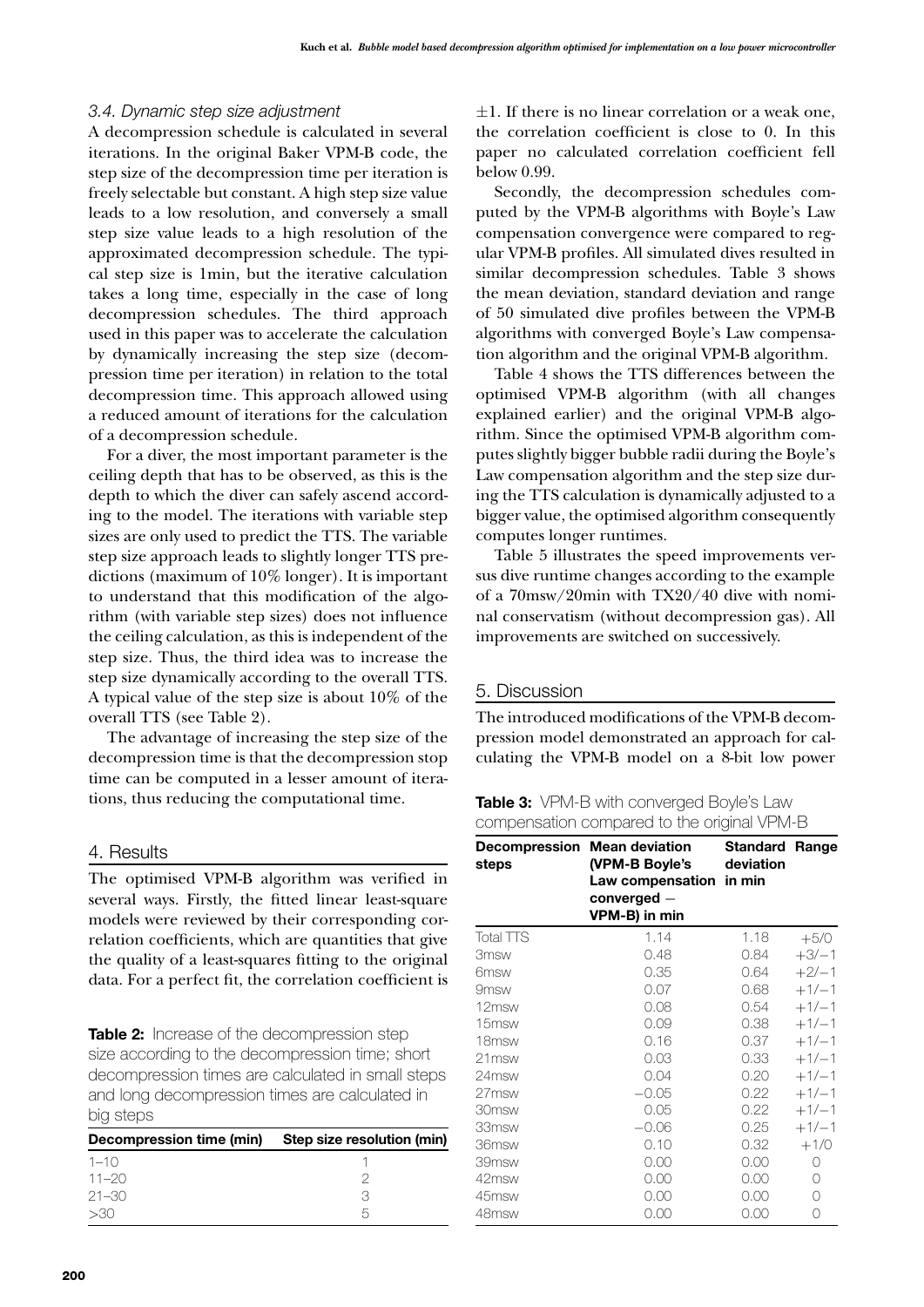| Depth (msw) | Time (min) | Mix          | <b>Descent</b><br>(m/min) | <b>Ascent</b><br>(m/min) | Conservatism<br>level | <b>TTS VPM-B</b><br>(min) | <b>TTS converged</b><br>VPM-B (min) |
|-------------|------------|--------------|---------------------------|--------------------------|-----------------------|---------------------------|-------------------------------------|
| 55          | 15         | <b>EAN21</b> | 18                        | 9                        | $\bigcirc$            | 58                        | 63                                  |
| 50          | 20         | <b>EAN21</b> | 18                        | 9                        | Ω                     | 71                        | 75                                  |
| 45          | 30         | <b>EAN21</b> | 18                        | 9                        |                       | 99                        | 100                                 |
| 40          | 40         | <b>EAN21</b> | 18                        | 9                        |                       | 118                       | 120                                 |
| 35          | 60         | <b>EAN21</b> | 18                        | 9                        |                       | 153                       | 155                                 |
| 70          | 15         | TX19/40      | 25                        | 7                        |                       | 99                        | 105                                 |
| 65          | 20         | TX19/40      | 25                        |                          |                       | 125                       | 130                                 |
| 60          | 20         | TX19/40      | 25                        |                          |                       | 112                       | 115                                 |
| 55          | 25         | TX19/40      | 25                        |                          |                       | 126                       | 130                                 |
| 50          | 15         | TX19/40      | 25                        |                          |                       | 61                        | 63                                  |
| 40          | 45         | EAN32        | 15                        | 10                       | 2                     | 94                        | 96                                  |
| 35          | 45         | EAN32        | 15                        | 10                       | 2                     | 81                        | 82                                  |
| 30          | 60         | EAN32        | 15                        | 10                       | 2                     | 94                        | 96                                  |
| 28          | 45         | EAN32        | 15                        | 10                       | 2                     | 62                        | 63                                  |
| 25          | 75         | EAN32        | 15                        | 10                       | 2                     | 101                       | 101                                 |
| 90          | 10         | TX17/40      | 30                        | 8                        |                       | 101                       | 110                                 |
| 85          | 15         | TX17/40      | 30                        | 8                        |                       | 145                       | 150                                 |
| 80          | 17         | TX17/40      | 30                        | 8                        |                       | 158                       | 165                                 |
| 75          | 20         | TX17/40      | 30                        | 8                        |                       | 168                       | 175                                 |
| 70          | 23         | TX17/40      | 30                        | 8                        |                       | 178                       | 185                                 |

<span id="page-6-0"></span>**Table 4:** Optimised VPM algorithm compared to VPM-B

<span id="page-6-1"></span>**Table 5:** Speed improvements versus dive runtime changes for a 70m/20min with TX20/40 dive at nominal conservatism

| <b>Algorithm</b>                                                                   | <b>Number of CPU</b><br>cycles | <b>Calculation time</b><br>at 8Mhz (sec) | Dive runtime<br>(min) |
|------------------------------------------------------------------------------------|--------------------------------|------------------------------------------|-----------------------|
| VPM-B                                                                              | 238 214 043                    | 29.78                                    | 115                   |
| $VPM-B +$ dynamic programming (DP)                                                 | 142 214 320                    | 17.78                                    | 115                   |
| $VPM-B + DP + Boyle's Law$                                                         | 65 363 296                     | 8.17                                     | 116                   |
| compensation convergence (BLCC)<br>$VPM-B + DP + BLOC + dynamic$<br>deco step size | 49 225 972                     | 6.15                                     | 120                   |

microcontroller in quasi real time. This paper has explained a way to replace the time intensive root finder method within the Boyle's Law compensation algorithm by a set of predictive models.

In this paper, the process of creating a lookup table of predictive models for dives between 30 and 100msw with a bottom time between 20 and 100min has been explained (outside that range, the original algorithm has to be used). The correlations between *C* values and bubble radii for each decompression step and inert gas were projected in linear equations, which were created by linear regression. Additionally, the conservatism was improved by parallel shifting these linear equations to the biggest critical outlier in the dataset, in order to be consistently more conservative than the original decompression algorithm. The modifications concern only the Boyle's Law compensation algorithm, which calculates the bubble growth for one decompression step to another.

Furthermore, dynamic adjustment of the step size within the iterative process of the decompression

schedule calculation was added to the optimised VPM-B algorithm to save additional computation time. It is important to clarify that this adjustment is only applied to predict the TTS. The tissue saturation is still calculated in normal intervals (i.e. every second), so that a later TTS calculation – when the decompression time converges to 0 during the ascent – will produce again a more accurate TTS (in sequential order: long TTS; big step size; inexact decompression schedule, but more conservative/ short TTS; small step size; more exact decompression schedule).

Finally, it is essential that the modifications described in this paper should not be seen as an improvement of the VPM-B. It is simply a way to approximate intermediate results so that decompression schedules can be calculated quickly, but with similar output to the original algorithm, as compared to the folded RGBM, which is computed like a Haldanian decompression model, but produces decompression schedules similar to RGBM [\(Wienke and O'Leary, 2002\)](#page-7-8).